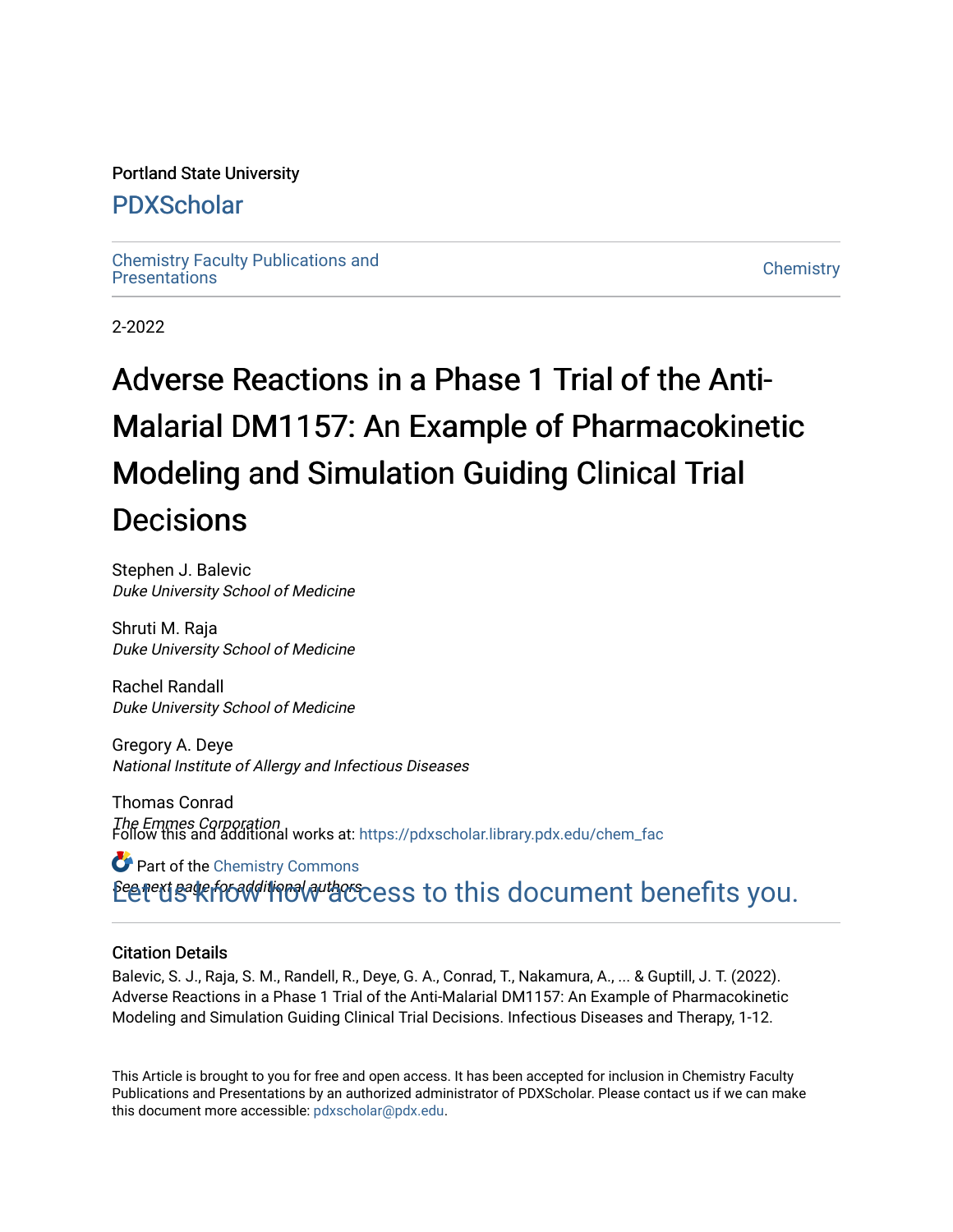#### Authors

Stephen J. Balevic, Shruti M. Raja, Rachel Randall, Gregory A. Deye, Thomas Conrad, Aya Nakamura, David H. Peyton, Sandra Shotwell, Katherine May Liebman, and multiple additional authors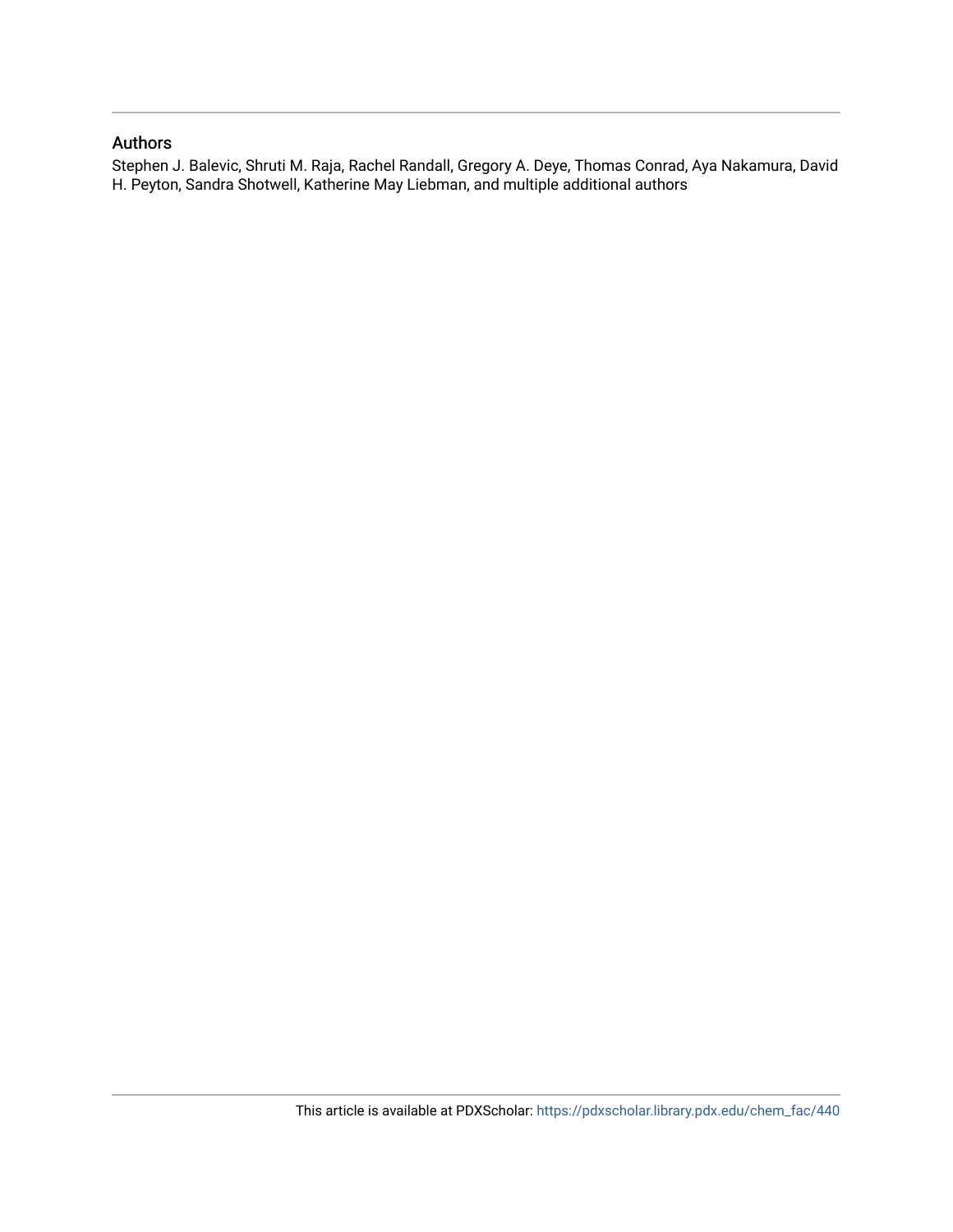ORIGINAL RESEARCH



# Adverse Reactions in a Phase 1 Trial of the Anti-Malarial DM1157: An Example of Pharmacokinetic Modeling and Simulation Guiding Clinical Trial **Decisions**

Stephen J. Balevic  $\bigcirc$  · Shruti M. Raja · Rachel Randell · Gregory A. Deve · Thomas Conrad · Aya Nakamura · David H. Peyton · Sandra Shotwell · Katherine Liebman · Michael Cohen-Wolkowiez · Jeffrey T. Guptill

Received: December 27, 2021 / Accepted: January 31, 2022 © The Author(s) 2022

## ABSTRACT

Introduction: There is an urgent need to develop new drugs to treat malaria due to increasing resistance to first-line therapeutics targeting the causative organism, Plasmodium falciparum (P. falciparum). One drug candidate is DM1157, a small molecule that inhibits the formation of hemozoin, which protects P. falciparum from heme toxicity. We describe a firstin-human, phase 1 trial of DM1157 in healthy

Supplementary Information The online version contains supplementary material available at [https://](https://doi.org/10.1007/s40121-022-00605-z) [doi.org/10.1007/s40121-022-00605-z.](https://doi.org/10.1007/s40121-022-00605-z)

S. J. Balevic (⊠) · S. M. Raja · R. Randell · M. Cohen-Wolkowiez - J. T. Guptill Duke University School of Medicine, Durham, NC, USA

e-mail: stephen.balevic@duke.edu

G. A. Deye Division of Microbiology and Infectious Diseases, National Institute of Allergy and Infectious Diseases, North Bethesda, MD, USA

T. Conrad - A. Nakamura The Emmes Corporation, Rockville, MD, USA

D. H. Peyton - K. Liebman Department of Chemistry, Portland State University, Portland, OR, USA

S. Shotwell - K. Liebman DesignMedix Inc, Portland, OR, USA adult volunteers that was halted early because of significant toxicity.

Methods: Adverse events were summarized using descriptive statistics. We used pharmacokinetic modeling to quantitatively assess whether the DM1157 exposure needed for P. falciparum inhibition was achievable at safe doses.

Results: We found that there was no dose where both the safety and efficacy target were simultaneously achieved; conversely, the model predicted that 27 mg was the highest dosage at which patients would consistently maintain safe exposure with multiple dosing. By predefining dose escalation stopping rules and conducting an interim pharmacokinetic/pharmacodynamic analysis, we determined that the study would be unable to safely achieve a dosage needed to observe an anti-malarial effect, thereby providing strong rationale to halt the study.

Conclusion: This study provides an important example of the risks and challenges of conducting early phase research as well as the role of modeling and simulation to optimize participant safety (ClinicalTrials.gov, NCT03490162).

Keywords: Clinical trials; Drug safety; Malaria; Pharmacokinetics; Plasmodium falciparum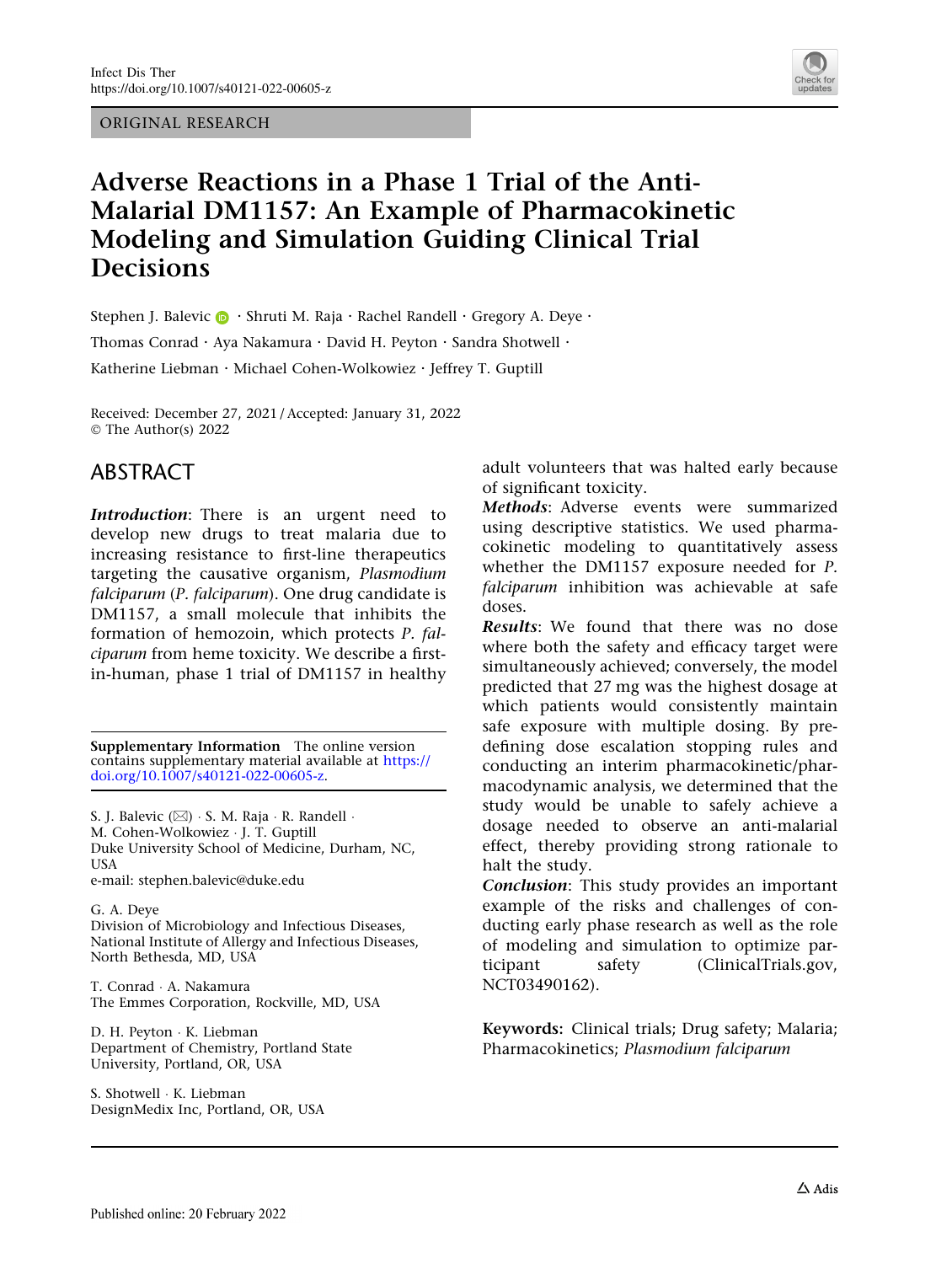#### Key Summary Points

We describe a first-in-human, phase 1 trial of of an anti-malarial drug in healthy adult volunteers that was halted early because of significant toxicity

By pre-defining dose escalation stopping rules and conducting an interim pharmacokinetic/pharmacodynamic analysis, we determined that the study would be unable to safely achieve a dosage needed to observe an anti-malarial effect

This study provides an important example of the risks and challenges of conducting early phase research as well as the role of modeling and simulation to optimize participant safety

## **INTRODUCTION**

Malaria is a substantial global health crisis causing more than 400,000 deaths annually [\[1](#page-13-0)]. As a result of rising resistance to first-line therapeutics targeted at the most deadly causative organism, Plasmodium falciparum (P. falciparum), there is an urgent need to develop new treatments for malaria. One such drug candidate is DM1157, a small molecule that inhibits the formation of hemazoin, which protects P. falciparum from heme toxicity [\[2\]](#page-13-0). In addition, DM1157 has the additive advantage of competitively inhibiting the chloroquine resistance transporter (PfCRT), thereby potentially impairing drug efflux and overcoming common resistance mechanisms in P. falciparum. In vitro studies demonstrated that DM1157 had minimum 50% inhibitory concentrations (IC50) between 0.9 and 1.8 nM against laboratory strains of P. falciparum and was potent against 39 clinical isolates, most of which were resistant to chloroquine.

DM1157 is an analog of chloroquine bound to a dipyridinylmethylamino piperidinyl moiety. Preclinical pharmacokinetic (PK) and metabolism studies in rat and cynomolgus monkey indicate oral DM1157 is rapidly absorbed and has relatively high bioavailability. In these species, DM1157 accumulates in erythrocytes and undergoes hepatic metabolism, and concentrations increase in a greater-than-proportional manner relative to dose, suggesting non-linear kinetics. In a non-GLP (Good Laboratory Practice) microsomal stability study, the half-life for DM1157 in liver microsomes from rat, cynomolgus monkey and humans  $was > 60$  min with an estimated intrinsic clearance of  $\lt$  115.5 µl/min/mg. In a non-GLP in vitro metabolite identification study, DM1157 is metabolized to 18 metabolites in rat, cynomolgus monkey and human liver microsomes. All major metabolites produced by human liver microsomes are also produced by rat and cynomolgus monkey liver microsomes.

The half-life of DM1157 was 6.5–13.7 h in cynomolgus monkeys, supporting the testing of once daily dosing in humans. The preclinical toxicity studies demonstrated dose-limiting gastrointestinal intolerance, weight loss, lethargy, reversible elevation in liver enzymes and a systemic inflammatory response consisting of elevations in neutrophils, monocytes, fibrinogen and globulins. The inflammatory response, which occurred in animals at dosages of 10 mg/kg/day and 80 mg/kg/day, lacked microscopic correlates. Additionally, there was potential for QTc prolongation based on in vitro human ether-a-go-go (hERG) channel activation. Overall, the constellation of findings was similar to the known and expected class effects for chloroquine and related molecules. A no observed adverse event level dose was determined to be 9 mg/kg in rat and 10 mg/kg in cynomolgus monkey; standard conversion factors for human equivalent doses and a further safety factor of tenfold were applied to select a maximal clinical starting dose of 0.145 mg/kg for this study.

DM1157 was evaluated in a first-in-human, phase 1 trial that was terminated because of significant toxicity in healthy adult volunteers. Due to the need to raise awareness of drug toxicity that can occur during clinical trials, we aimed to present a study overview with an emphasis on safety outcomes for DM1157 and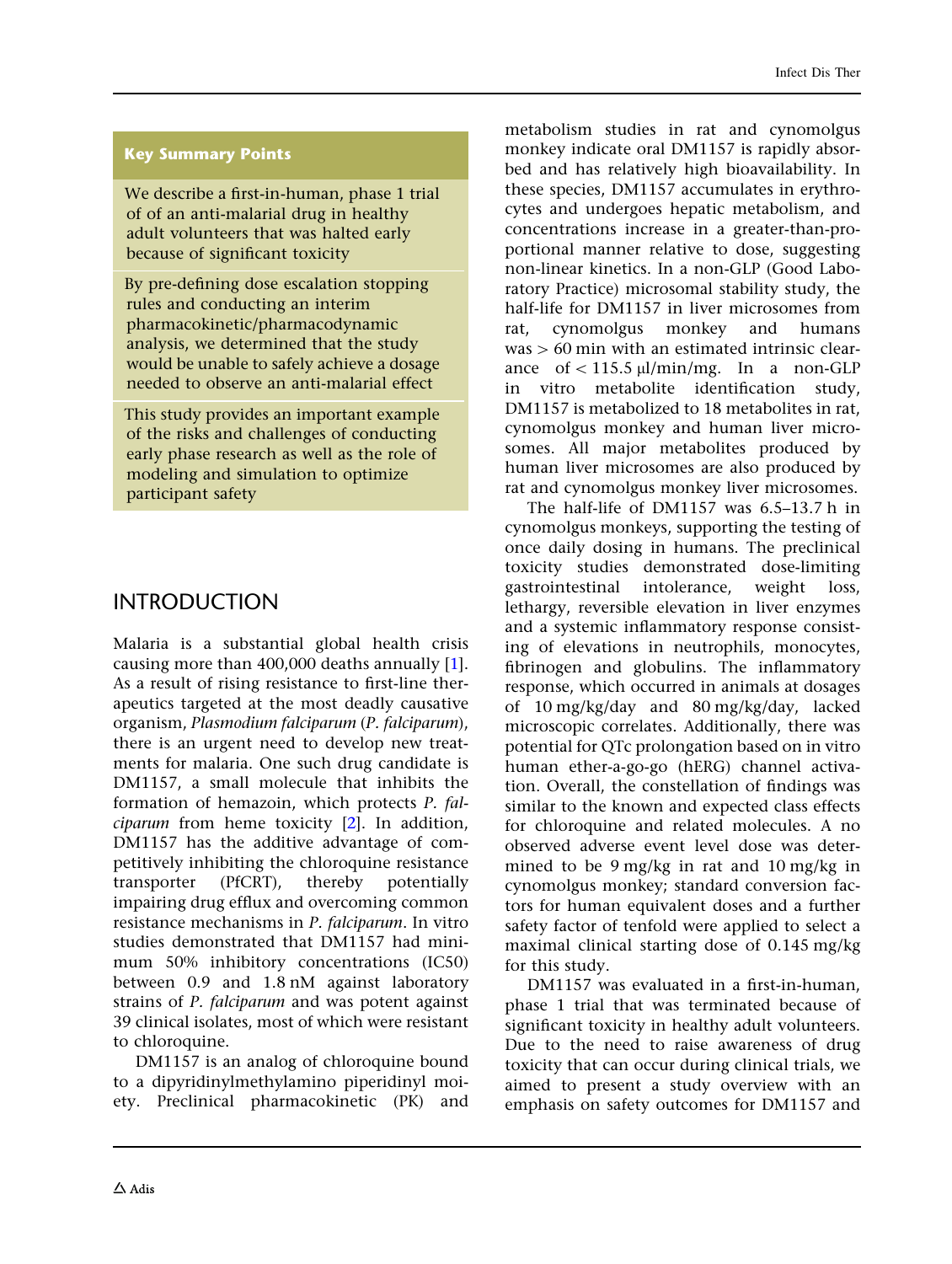the use of PK/pharmacodynamics (PD) modeling and simulation to inform phase 1 clinical trial decision-making.

## **METHODS**

## Study Synopsis

The study was a phase 1, randomized, doubleblind, single site and placebo-controlled study of DM1157 in healthy adult volunteers (ClinicalTrials.gov, NCT03490162). Briefly, the study was designed in three parts; part 1 assessed the single ascending dose (SAD) DM1157 in seven cohorts (6 active drug and 2 placebo participants per cohort) at dosages ranging from 9 to 900 mg; part 2 was a multiple ascending dose (MAD) study in four cohorts (8 active drug and 2 placebo participants per cohort) at dosages ranging from 150–900 mg; and part 3 was a food effect study. The primary objective of the study was to assess the safety and tolerability of DM1157, and the secondary objective was to characterize DM1157 PK. Pre-defined study halting rules included any subject developing a serious adverse event (SAE) related to the study drug; two or more subjects in any cohort experiencing a grade 3 adverse event (AE) of the same type; or any subject developing an episode of anaphylaxis within 24 h of study drug administration. During the MAD arm, individual participants were to be halted if they experienced an SAE related to study drug or any other condition that unduly increased the risk to the subject at the site principal investigator's discretion.

## Ethics Approval

The study was approved by the Duke Institutional Review Board (Pro00091787), all subjects provided written consent, and the trial was conducted in accordance with the Declaration of Helsinki.

## Definitions of Adverse Events

Using protocol-defined adverse event grading, a mild (grade 1) adverse event (AE) was defined as an event that required minimal or no treatment and did not interfere with a participant's daily activities; a moderate (grade 2) AE was defined as that which resulted in a low level of inconvenience or concern with therapeutic intervention and may have caused some interference with daily activities; a severe (grade 3) AE interrupted the participant's usual daily activities, may have required therapy or other treatment and was usually incapacitating.

#### Inclusion/Exclusion Criteria

Healthy male and non-pregnant females aged 18–45 years with body mass index 18–35 kg/m<sup>2</sup> were eligible to participate. Subjects were excluded if they had clinically significant electrocardiogram abnormalities at baseline, used any prescription medication within 14 days prior to study drug (excluding oral contraceptives), used non-prescription medication within 7 days of study drug and/or had significant medical comorbidities or baseline laboratory abnormalities.

#### PK Sampling and Analysis

During the SAD, plasma and whole-blood samples were collected on days 1, 2, 3, 4, 5 and 6 at the following time points: pre-dose and at 0.5, 1, 2, 4, 6, 8, 10, 12, 16, 20, 24, 48, 72, 96 and 120 h post-dose. Samples from participants were included in the analysis if the participant had received a complete DM1157 dose without vomiting within 2 h and had at least one measureable concentration. PK samples were analyzed by Frontage Laboratories using liquid chromatography tandem-mass spectrometry (LC-MS/MS).

Noncompartmental analysis PK parameters were determined using Phoenix WinNOnlin (V8.1, Certara), including maximum drug concentration  $(C_{\text{max}})$ , time to reach maximum concentration  $(T_{\text{max}})$ , area under the concentration vs. time curve from dosing through the last measurable concentration  $(AUC_{0-last})$ , area under the concentration vs. time curve from time 0 to infinity  $(AUC_{0-inf})$ , apparent total clearance after oral administration (CL/F) and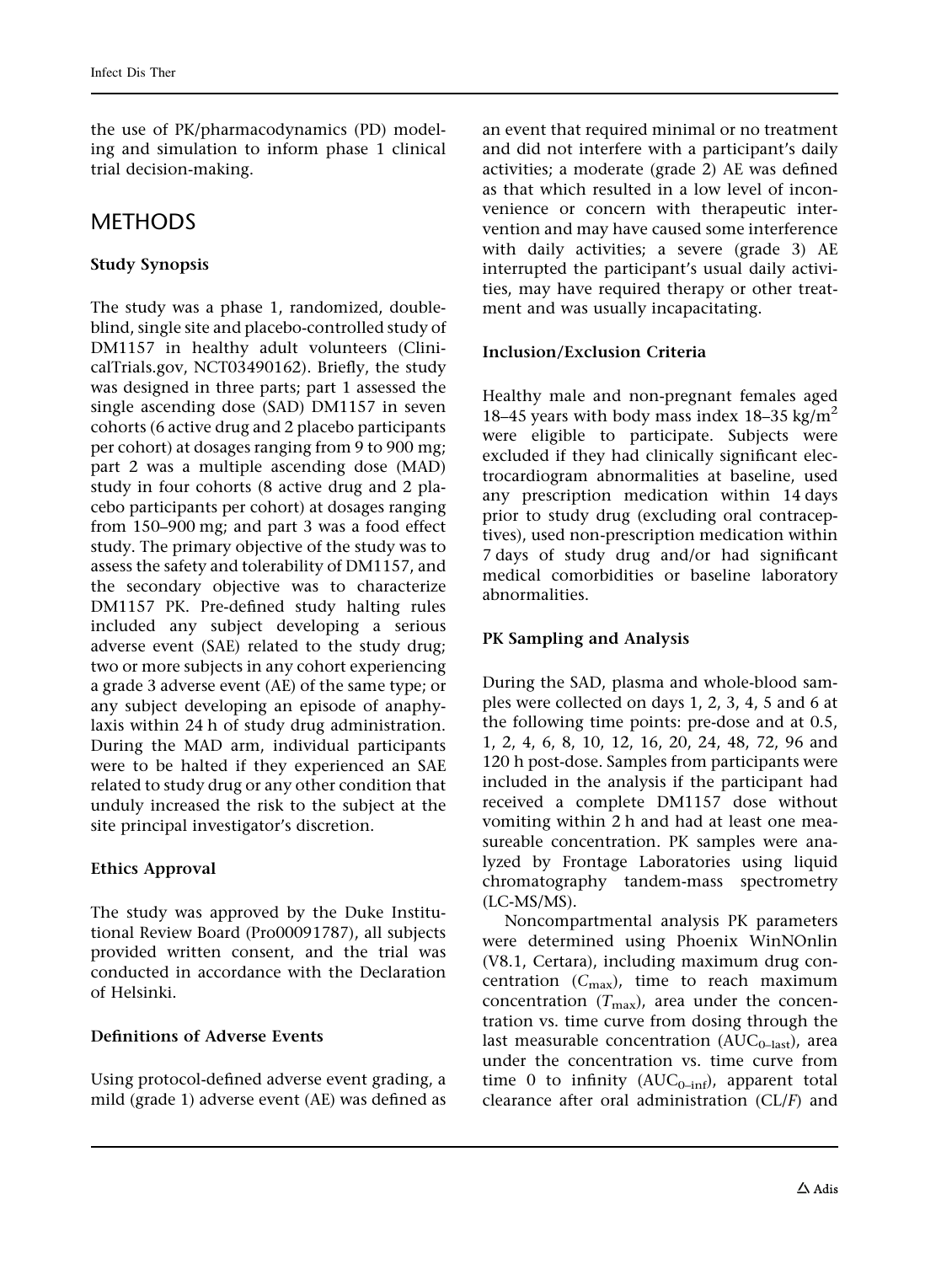apparent volume of distribution during terminal phase  $(V_z/F)$ . For noncompartmental analysis, values below the quantifiable limit were imputed as zero if there was no previous measurable concentration for the subject and otherwise treated as missing.

Population PK (PopPK) analysis was conducted as part of an ad hoc interim analysis after cohort 6 of the SAD. The analysis was conducted using Phoenix NLME (V8.1) to estimate PopPK parameters and conduct dosing simulations; 1-, 2- and 3-compartment models and a variety of approaches for modeling nonlinearity were explored. Results below the quantifiable limit (BQL) were included in the analysis dataset and imputed as one-half the limit of quantification. Modeling was conducted using total concentrations rather than unbound concentrations; accordingly, saturable protein binding was used empirically to predict nonlinearity. The first order conditional estimation- extended least square method was used for estimation, and the final model was selected based on the lowest negative log likelihood, Akaike information criterion and overall model fit. The final model was evaluated using prediction-corrected visual predictive checks. Thereafter, the final model was used to simulate 1000 time-concentration profiles for each dose. Pointwise prediction bands were plotted using the 2.5th and 97.5th percentiles for predicted concentration at each time point.

Correlations between whole-blood DM1157 exposure (AUC) and clinical laboratory results were explored using linear mixed effects models, and laboratory tests with significant  $(p < 0.01)$  main effects or time interactions with AUC were visualized graphically.

#### Efficacy and Safety Exposure Targets

For dosing simulations,  $AUC_{0-120 \text{ h}}$ , a measure of total exposure over three doses, was used to assess the safety of planned MAD dosing (three times daily for three consecutive days). Based on exposures at which severe AEs occurred in cohort 1–cohort 6, a safety target of  $AUC_{0-120}$ .  $h<$  5560 h ng/ml was used. For efficacy, in vivo experiments using whole blood from humanized mice suggested an  $AUC_{0-24 h}$  of 9892 h ng/ml following five doses (given daily for five consecutive days) were required for parasite clearance of a chloroquine-resistant strain. Therefore, an efficacy target of day 5 AUC<sub>0-24 h</sub>  $>$  9892 h ng/ml was used.

#### **Statistics**

All AEs were coded using MedDRA dictionary version 22.1. The number of AEs and number of subjects with an AE were summarized by dose group, MedDRA SOC and preferred term, maximum severity and relatedness to study product. Relatedness was categorized as related or not related. Summary statistics were computed for change from baseline in clinical laboratory tests by time point, severity and dose group. Summary statistics were also computed for change in baseline vital signs and electrocardiogram intervals. Clinical laboratory results, vital signs and electrocardiogram intervals were graded using a pre-defined toxicity table.

## RESULTS

## Demographics and Study Disposition

A total of 121 subjects were screened, 50 were enrolled in the study, and 48 received study drug. Of 50 subjects enrolled, 60% were males and 40% were females. The majority of subjects were black or African American (48%) or white (32%), and most subjects were not Hispanic or Latino (94%). The mean (range) demographics were: age 30.7 years (19–45), weight 78.4 kg  $(50.4–110)$  and body mass index 26.4 kg/m<sup>2</sup>  $(18.6 - 33)$ .

An ad hoc interim analysis of safety and PK was conducted after dose escalation halting rules were met in cohort 6 of the SAD arm. After review, the safety monitoring committee recommended study termination due to safety. The 900-mg SAD cohort, the MAD arm, and the food study were not conducted.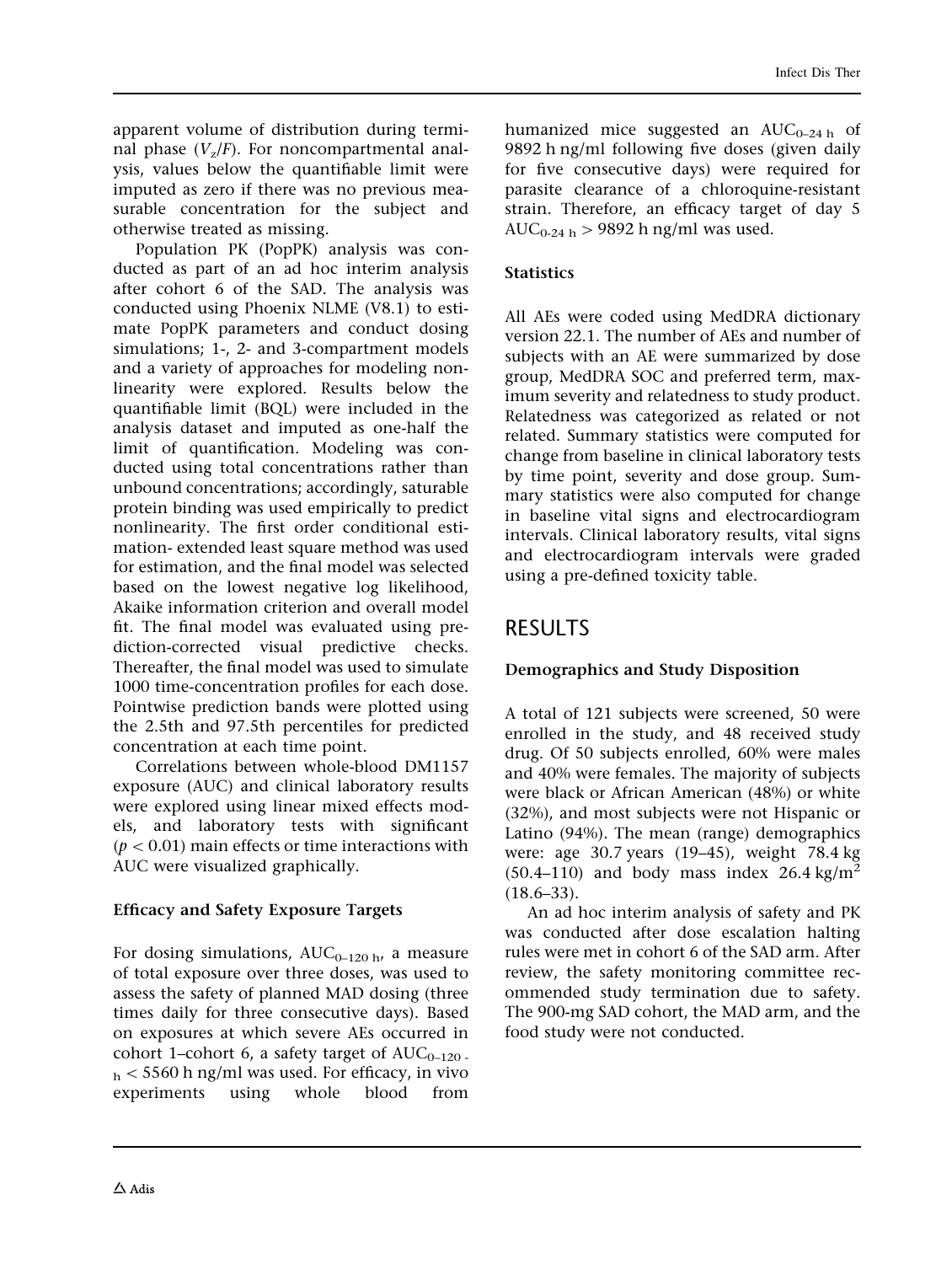| Subjects with                                                | <b>SAD</b><br>9 <sub>mg</sub><br>$(N = 6)$<br>n(%) | <b>SAD</b><br>$27 \text{ mg}$<br>$(N = 6)$<br>$n\ (\%)$ | <b>SAD</b><br>81 mg<br>$(N = 6)$<br>n(%) | <b>SAD</b><br>$150$ mg<br>$(N = 6)$<br>n(%) | <b>SAD</b><br>$300$ mg<br>$(N = 6)$<br>$n\ (\%)$ | <b>SAD</b><br>$600$ mg<br>$(N = 6)$<br>n(%) | Placebo<br>$(N = 12)$<br>n(%) | All<br>subjects<br>$(N = 48)$<br>n(%) |
|--------------------------------------------------------------|----------------------------------------------------|---------------------------------------------------------|------------------------------------------|---------------------------------------------|--------------------------------------------------|---------------------------------------------|-------------------------------|---------------------------------------|
| At least one adverse<br>event                                | 4(67)                                              | 6(100)                                                  | 3(50)                                    | 5(83)                                       | 6(100)                                           | 5(83)                                       | 9(75)                         | 38 (79)                               |
| At least one related<br>adverse event                        | 2(33)                                              | 1(17)                                                   | 2(33)                                    | 3(50)                                       | 4(67)                                            | 4(67)                                       | 4(33)                         | 20(42)                                |
| At least one mild (or<br>worse) related adverse<br>event     | 2(33)                                              | 1(17)                                                   | 2(33)                                    | 3(50)                                       | 4(67)                                            | 4(67)                                       | 4(33)                         | 20(42)                                |
| At least one moderate<br>(or worse) related<br>adverse event |                                                    |                                                         |                                          | 1(17)                                       | 2(33)                                            | 3(50)                                       |                               | 6(13)                                 |
| At least one severe<br>related adverse event                 |                                                    |                                                         |                                          |                                             |                                                  | 3(50)                                       |                               | 3(6)                                  |

Table 1 Overall summary of adverse events by dose group

N number of subjects in the safety population, SAD single ascending dose

#### Adverse Events

The overall summary of AEs by dose group is presented in Table 1. Among 48 subjects in the safety population (defined as subjects receiving a dose), 38 (79%) experienced at least one AE. Twenty subjects (42%) experienced at least one mild or worse treatment-related AE, six subjects (13%) experienced at least one moderate or worse treatment-related AE, and three (6%) subjects experienced at least one severe, treatment-related AE. All severe AEs occurred in the 600-mg dosing group. No deaths or serious adverse events were reported in the study, and no AEs led to early termination or withdrawal. Of the seven moderate or severe AEs related to treatment, participants experienced: moderate, intermittent systolic hypertension, moderate vomiting for 3 days, moderate acute inflammatory response for 3 days, moderate sinus bradycardia for 7 days, severe acute inflammatory response (3 individuals) lasting 5 days for two subjects and 10 days for one subject. The inflammatory responses in the 300-mg and 600-mg cohorts generally coincided with

increased white blood cells on day 2 with transiently increased neutrophils, decreased lymphocytes and decreased platelets. The white blood cell and neutrophil counts then decreased by day 6 before approaching baseline on day 14. Furthermore, several subjects in the 600-mg dosage group experienced elevations in liver enzymes, most commonly a mild  $(n = 3)$  or moderate  $(n = 1)$  elevation in aspartate aminotransferase (AST) and/or alanine aminotransferase (ALT) on day 6. All elevations in liver enzymes in the 600-mg cohort were deemed related to study drug. All participants recovered from these events. Representative plots of the white blood cell count, AST and ALT results by dose group are noted in Supplemental Figs.1–3.

Across all dosages, the mean (SD) change from baseline for total leukocytes  $(10^9/l)$  was 1.58 (1.46) on day 2 and  $-$  0.41 (1.43) on day 6. The mean (SD) change from baseline for lymphocytes  $(10^9/l)$  was 0.61  $(0.62)$  on day 2 and  $-0.07$  (0.47) on day 6. The mean (SD) change from baseline for platelets  $(10^9/l)$  was  $-6.7$  $(19.3)$  on day 2 and  $- 20.1$   $(28.6)$  on day 6.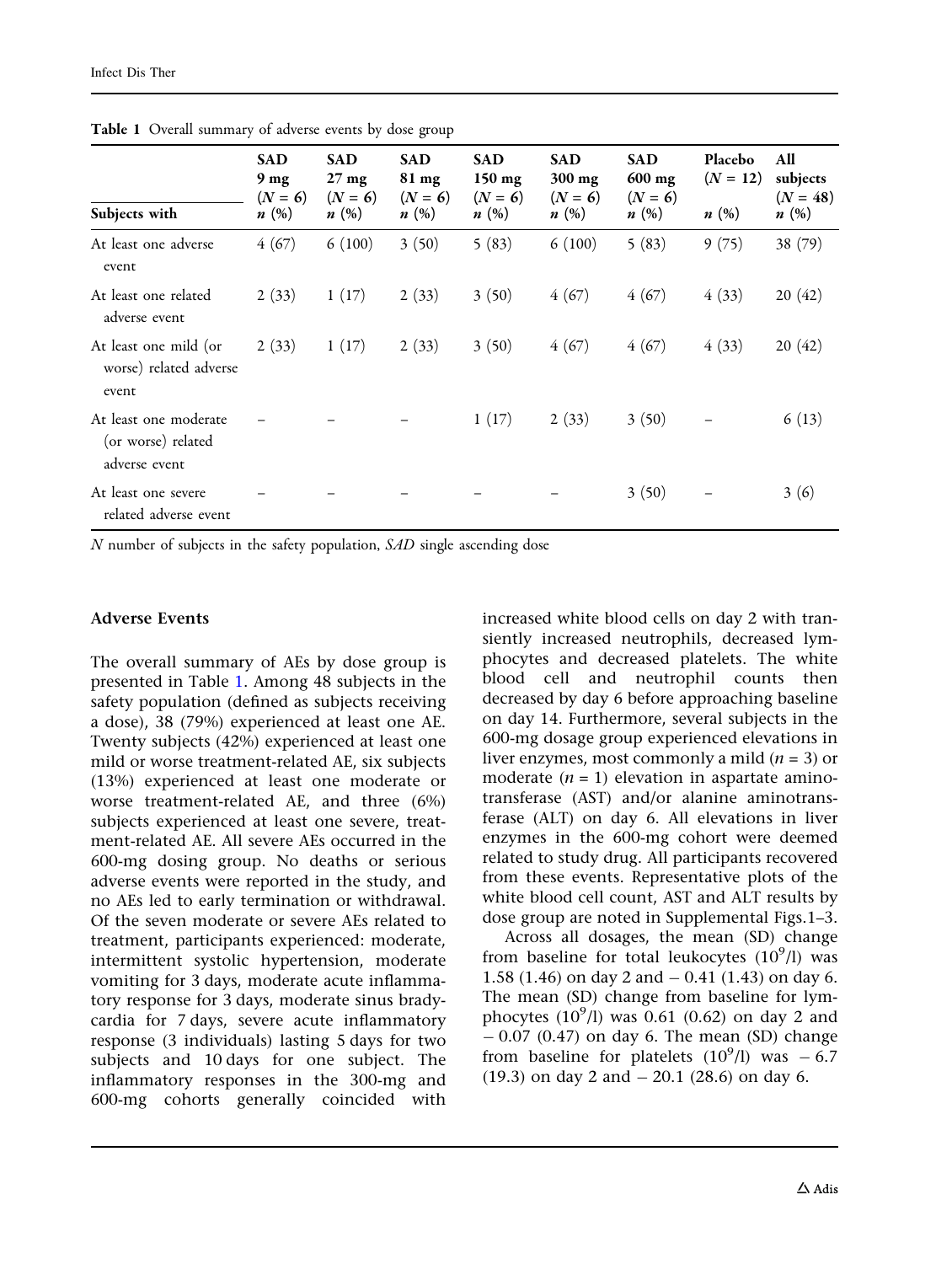

Hematology: Leukocytes (10^9/L)

Fig. 1 Whole-blood AUC vs. leukocyte count. AUC area under the curve for the time-concentration profile

Regarding electrocardiogram measurements, there was one AE for mild QTc prolongation in the 150-mg dose group that was deemed unrelated to the study drug. No subjects who had normal parameters at baseline developed clinically significant abnormalities post-baseline.

#### Exposure-Response Analysis

Figures 1, [2](#page-8-0) and [3](#page-9-0) characterize the relationship between drug exposure in whole blood (AUC)

and total white blood count, lymphocyte count and platelet count. We observed a trend toward increased white blood cells on Day 2 and decreased white blood cells on Days 3 and six with whole-blood exposure. Similarly, there appeared to be a decrease in both lymphocytes and platelets with whole-blood exposure on Days 3 and 6. Although statistically significant, there was no apparent visual relationship between whole-blood AUC and AST or ALT.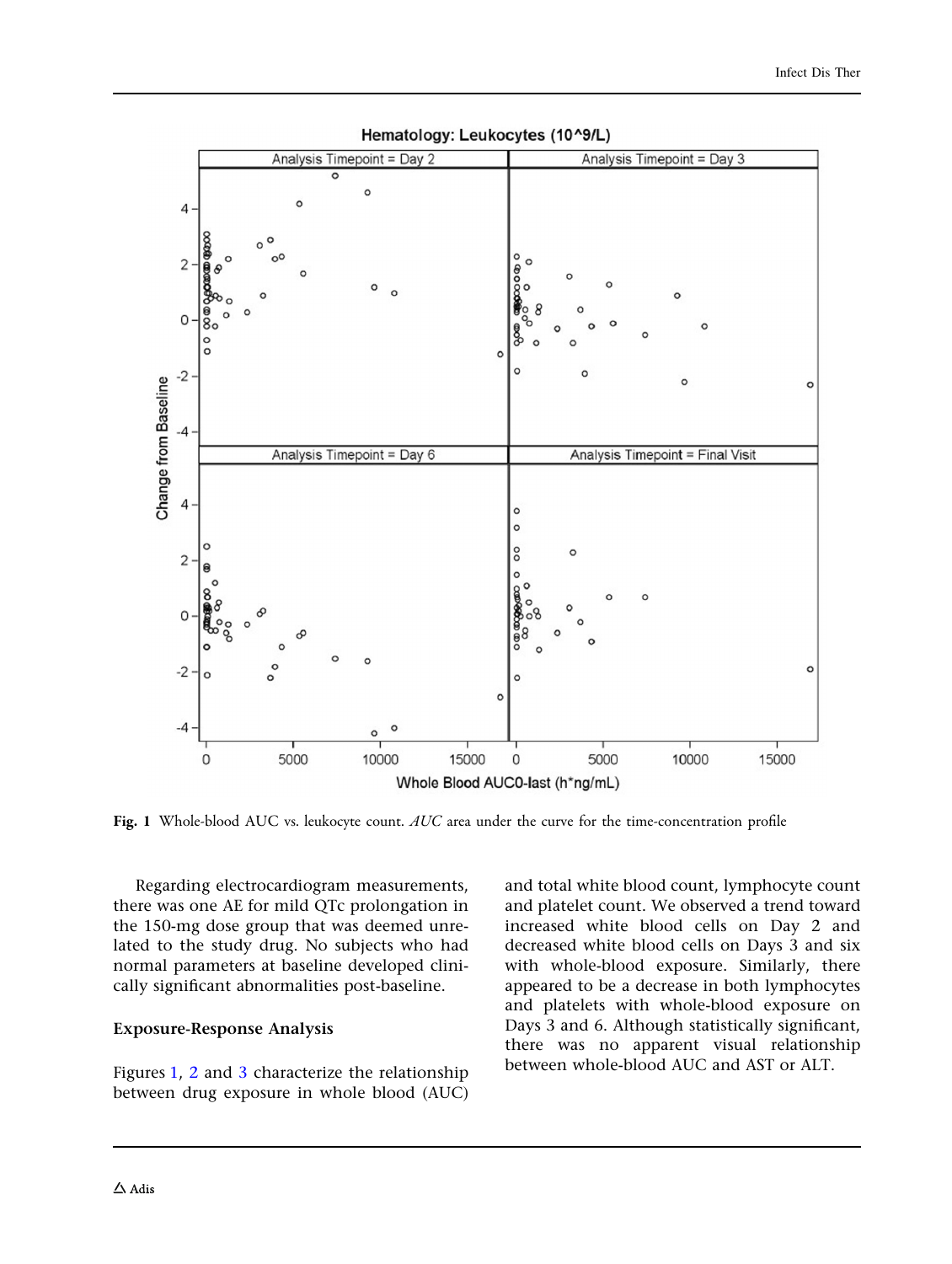<span id="page-8-0"></span>

Hematology: Lymphocytes (10^9/L)

Fig. 2 Whole-blood AUC vs. lymphocyte count. AUC area under the curve for the time-concentration profile

#### PK Modeling and Simulation

Plasma samples from three participants who received 9 mg and one participant who received 150 mg had no measurable DM1157 concentration and were excluded. Additionally, wholeblood samples from one participant who received 9 mg and one who received 150 mg had no measurable concentration and were excluded. In total, 510 plasma samples from 32 subjects and 543 whole-blood samples from 34 participants were included in the PK analysis.

PK parameters in plasma from non-compartmental analysis are noted in Table [2,](#page-10-0) whereas PK parameters in whole blood are noted in Supplemental Table 1. Acceptance criteria for estimation of the terminal slope of the time-concentration profile  $(\lambda_z)$  were not met in any subject (insufficient number of half-lives observed after  $T_{\text{max}}$ ) with plasma concentrations and so the terminal phase PK parameters (half-life, CL/F,  $V_z/F$ , AUC<sub>0-inf</sub>) could not be analyzed. The median  $T_{\text{max}}$  in plasma ranged from 0.5 to 2 h, and the geometric mean  $C_{\text{max}}$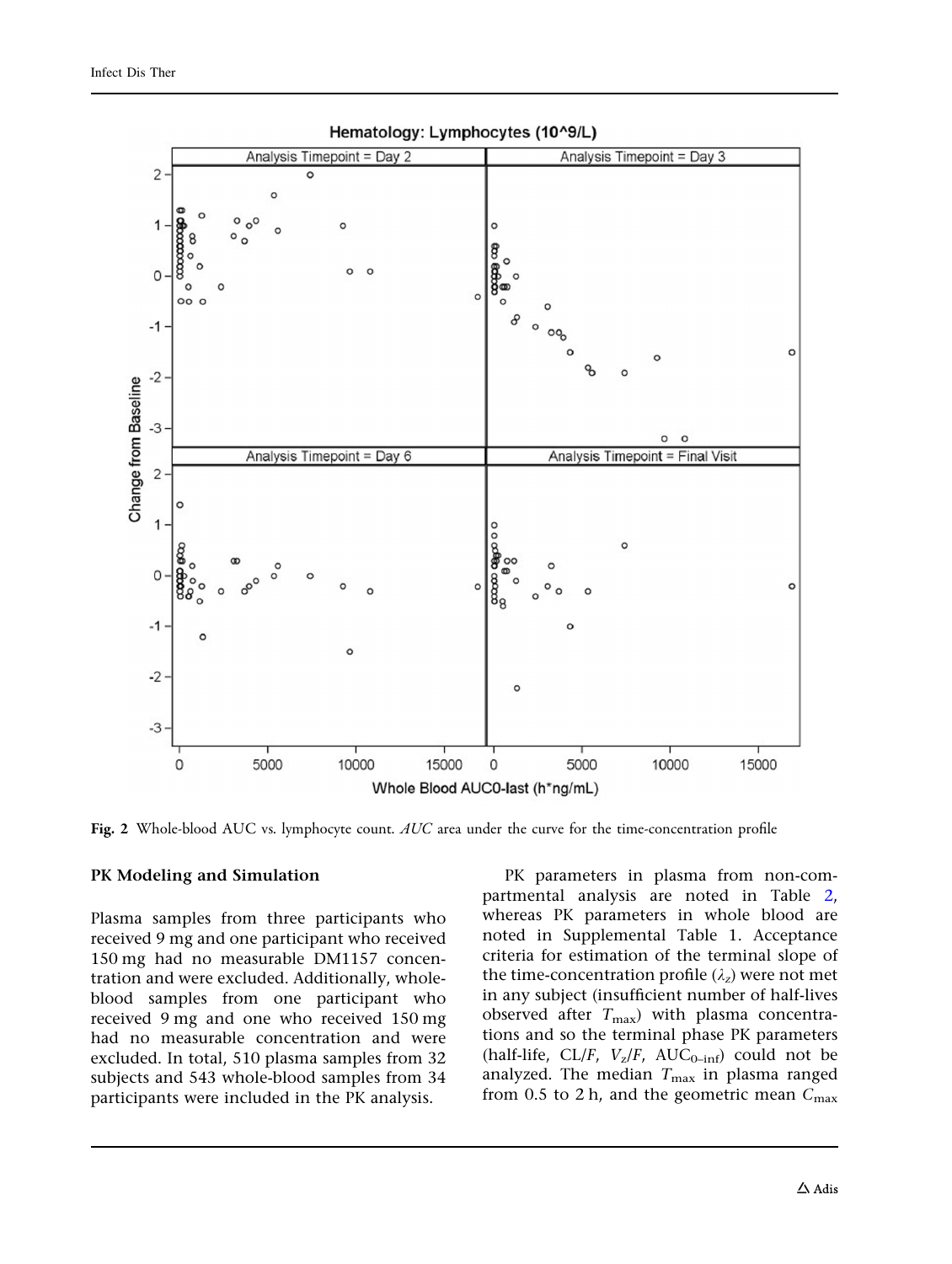<span id="page-9-0"></span>

Hematology: Platelets (10^9/L)

Fig. 3 Whole-blood AUC vs. platelet count. AUC area under the curve for the time-concentration profile

was 2.48–613.5 ng/ml. Both  $C_{\text{max}}$  and  $\text{AUC}_{0-\text{last}}$ appeared to increase in a non-linear (greater than dose proportional) fashion with dosage. Furthermore, exposure was higher for whole blood compared to plasma. For the 600-mg SAD cohort, the mean estimated half-life in whole blood was 29.53 h; CL/F was 53.23 l/h;  $V_z$ /F was 2268.06 l. The time-concentration profile in whole blood is depicted in Supplemental Fig. 4.

The final PopPK model was a two-compartment model with saturable protein binding, a delay in absorption and estimated betweensubject variability for each parameter (exponential model). The prediction-corrected visual predictive checks show that the model can adequately predict the median trend and variability of the observed data (Supplemental Figs. 5–8).

Using the final PopPK model, dosing simulations were conducted for 1000 virtual subjects per dose, including intermediate doses of 222 mg and 450 mg that were not assessed in the trial. The simulations suggested that none of the virtual subjects met both the safety and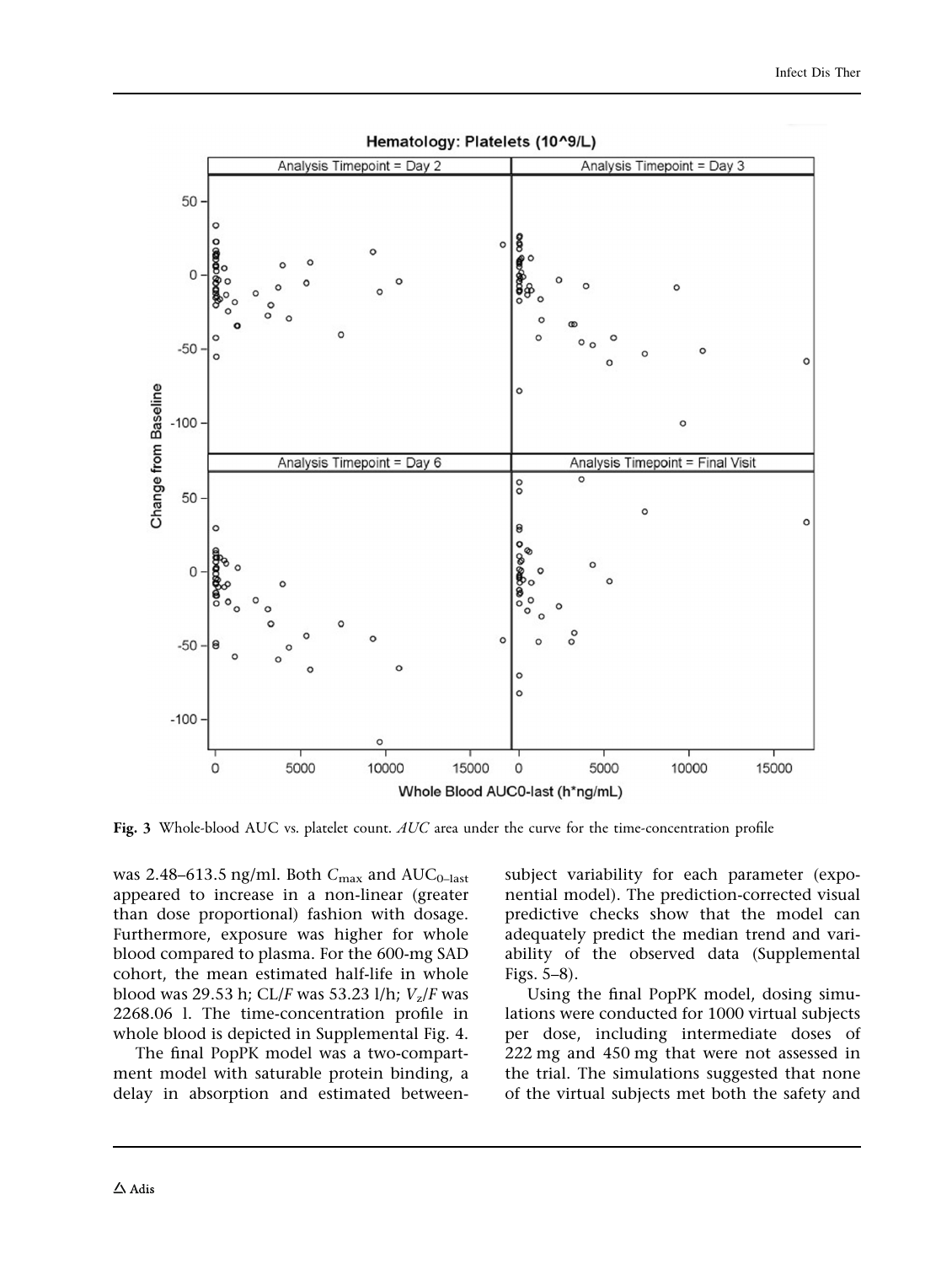<span id="page-10-0"></span>

| Table 2 Summary statistics for DM1157 PK p                                                                                                                                                                                                             |                   | parameters in plasma |              |                  |                   |                     |
|--------------------------------------------------------------------------------------------------------------------------------------------------------------------------------------------------------------------------------------------------------|-------------------|----------------------|--------------|------------------|-------------------|---------------------|
| PK parameter                                                                                                                                                                                                                                           | SAD 9 mg          | SAD 27 mg            | SAD 81 mg    | SAD 150 mg       | SAD 300 mg        | SAD 600 mg          |
| $C_{\rm max}$ (ng/ml)                                                                                                                                                                                                                                  | 2.48 (20)         | 5.40(33)             | 27.03 (29)   | 78.59 (56)       | 225.2 (32)        | 613.5(48)           |
| $C_{\rm max}/{\rm dose}\;(\rm ng\!/ml/mg)$                                                                                                                                                                                                             | 0.28(20)          | 0.20(33)             | 0.33(29)     | 0.52(56)         | 0.75(32)          | 1.02(48)            |
| $T_{\mathrm{max}}\left(\mathrm{h}\right)$                                                                                                                                                                                                              | $0.50(0.50\_1.0)$ | $0.74(0.50\_4.0)$    | 1.00(1.02.0) | $1.03(1.0\_4.0)$ | $2.00(1.0 - 2.0)$ | $1.50(0.50_{-2.0})$ |
| $\mathrm{AUC}_{(\mathrm{0\text{--}last})}$ (h ng/ml)                                                                                                                                                                                                   | 1.01(109)         | 13.18 (80)           | 155.1 (84)   | 648.0 (61)       | 2624.1 (31)       | 5425.3 (64)         |
| $\mathrm{AUC}_{(\mathrm{0-last})}/\mathrm{dose}$ (h ng/ml/mg)                                                                                                                                                                                          | 0.11(109)         | (0.49)(80)           | 1.92(84)     | 4.32(61)         | 8.75(31)          | 9.04(64)            |
| Values of GM (CV %) are shown, except for $T_{\text{max}}$ for which values of median (min-max) are shown<br>Values are geometric mean (% coefficient of variation), except for Tmax (median [range])<br>PK pharmacokinetic, SAD single ascending dose |                   |                      |              |                  |                   |                     |

Table 2 Summary statistics for DM1157 PK parameters in plasma

efficacy criteria. The 9-mg and 27-mg dosages were predicted to meet safety criteria in 100% of simulations, 81 mg in 97% of simulations, 150 mg in 55% of simulations, 300 mg in 2% of simulations, and 600 mg was not predicted to meet the safety target in any simulations. From an efficacy standpoint, the primary systemic exposure efficacy target was reached 1% of the time at the 150-mg dosage, 36% of the time for the 300-mg dosage and 94% of the time for the 600-mg dosage. Results of the dosing simulations are noted in Fig. [4](#page-11-0).

## DISCUSSION

In this first-in-human, phase 1 trial of DM1157 in healthy volunteers, we observed mild to moderate AEs in the 300-mg dosage group and more severe symptoms (e.g., headache, nausea, vomiting, fever, tachycardia, chills) in the 600-mg dosage group. In addition to this doseadverse event relationship, all participants reported a comparable timeline for their symptoms, starting on the evening of day 2 postdose, worsening on day 3 and then gradual resolution. There were no similar symptoms in study staff, symptoms did not occur in subjects dosed with placebo, and testing for viral illnesses was negative in selected participants. Overall, these findings suggest that the symptoms were study drug-related and not attributable to a communicable illness. Similar inflammatory responses have not been observed with chloroquine analogs, with typical adverse events being lightheadedness/dizziness, gastrointestinal distress, tinnitus, rash or vision changes [ [3](#page-13-0)]. However, agranulocytosis has been reported with the chloroquine analog amodiaquine [\[4\]](#page-13-0); reversible hepatotoxicity has been reported with administration of chloroquine in combination with proguanil [ [5](#page-13-0)] and very rarely with use of hydroxychloroquine in rheumatologic and dermatologic disease [[6](#page-13-0), [7](#page-13-0)]. Hepatotoxicity may reflect accumulation of intracellular chloroquine analogs within lysosomes, a process that interferes with the lysosomal acidification that is necessary for proteolysis, endocytosis, exosome release and phagolysosomal fusion [ [8](#page-13-0) , [9](#page-13-0)].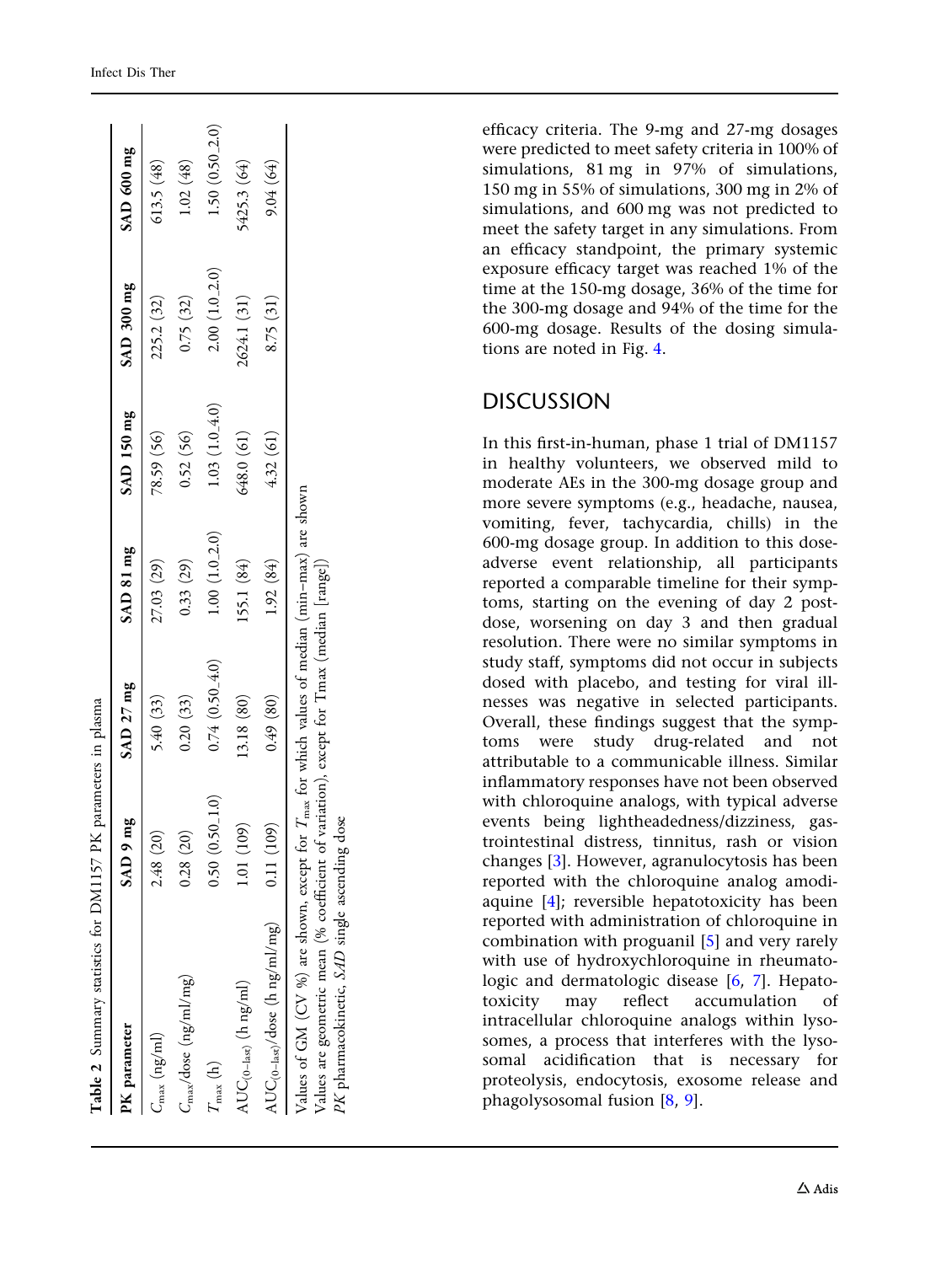<span id="page-11-0"></span>

Fig. 4 Dosing simulations. Model predicted AUC on the Y axis with doses on X axis. Box plots represent the mean (symbols), median (solid line), interquartile range (IQR; box) and min/max values within the 1.5\*IQR boundary

Population PK/PD models are powerful mathematical tools that relate drug concentration to effect and can be used to predict drug exposure at different dosages. The United States Food and Drug Administration routinely encourages the use of this modeling and simulation approach to guide drug development [\[10\]](#page-13-0). This study provides an important example of how modeling and simulation can be used to guide clinical trial design and study management. Specifically, we used a population PK model to quantitatively assess whether the DM1157 exposure needed for P. falciparum inhibition was achievable at safe doses. We found that there was no dose where both the safety and efficacy targets were simultaneously achieved; conversely, 27 mg was the highest dosage at which the model predicted patients would consistently maintain safe exposure. Accordingly, the combination of stopping rules and interim assessment with pharmacokinetic modeling resulted in the early termination of a study that could otherwise have resulted in significant harm to participants without any benefit to the clinical development of the therapeutic.

There are a few limitations of the study. First, there were limited in vivo experimental data to definitely determine the target therapeutic exposure of DM1157. Despite this potential



(whiskers). Left: Efficacy target. Right: Safety target. AUC area under the curve for the time-concentration profile

limitation, several modeling exercises suggested that safe and effective dosages could not be simultaneously achieved, even if alternative exposure targets were used. Second, we could not quantify PK parameters for all subjects because of difficulty estimating the terminal elimination profile. However, the population PK model evaluation methods still suggested that the PK model fit the data well and therefore is unlikely to impact the study conclusions.

## **CONCLUSION**

In this first-in-human, phase 1 trial of DM1157 in healthy volunteers, we observed dose-dependent adverse events consistent with an acute inflammatory response. By pre-defining dosage escalation stopping rules and conducting an interim PK/PD analysis, we were able to address the safety signals and determine that the study would be unable to safely achieve a dosage needed to observe an anti-malarial effect, thereby providing strong rationale to halt the study. This study provides an important example of the risks and challenges of conducting early phase research as well as the role of modeling and simulation to optimize participant safety.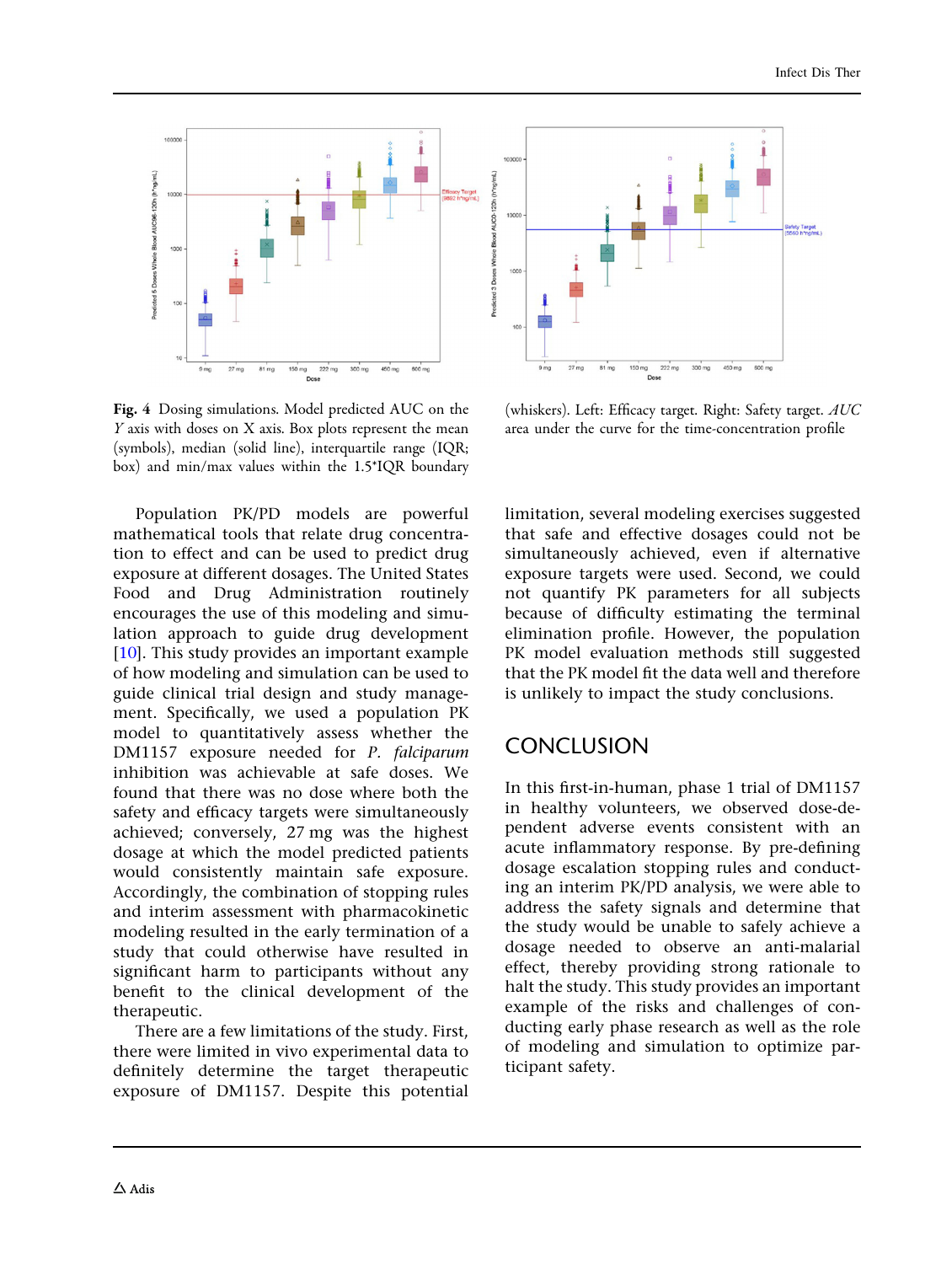## ACKNOWLEDGEMENTS

Funding. The phase I clinical trial was funded National Institutes of Health (HHSN272201500006I). The sponsor did not provide support for the journal's Rapid Service Fee, which was funded by the authors.

Medical Writing and Editorial Assistance. We thank Erin Campbell, MS, for manuscript review. Ms. Campbell did not receive compensation for her contributions, apart from her employment at Duke University. We would also like to thank Walter Jones for contributions to the manuscript and Yixuan Zou for assistance with pharmacokinetic modeling.

Authorship. All named authors meet the International Committee of Medical Journal Editors (ICMJE) criteria for authorship for this article, take responsibility for the integrity of the work as a whole, and have given their approval for this version to be published.

Author Contributions. Stephen J. Balevic: acquisition, analysis, or interpretation of data; manuscript drafting and revising it critically for important intellectual content. Shruti M. Raja: acquisition, analysis, or interpretation of data; manuscript drafting and revising it critically for important intellectual content. Rachel L. Randell: acquisition, analysis, or interpretation of data; manuscript drafting and revising it critically for important intellectual content. Gregory A. Deye: Conception or design of the work; manuscript drafting and revising it critically for important intellectual content. Thomas Conrad: acquisition, analysis, or interpretation of data; manuscript drafting and revising it critically for important intellectual content. Aya Nakamura: acquisition, analysis, or interpretation of data; manuscript drafting and revising it critically for important intellectual content. David H. Peyton: Conception or design of the work; manuscript drafting and revising it critically for important intellectual content. Sandra Shotwell: Conception or design of the work; manuscript drafting and revising it critically for

important intellectual content. Katherine Liebman: Conception or design of the work; manuscript drafting and revising it critically for important intellectual content. Michael Cohen-Wolkowiez: Conception or design of the work; manuscript drafting and revising it critically for important intellectual content. Jeffrey T. Guptill: Conception or design of the work; manuscript drafting and revising it critically for important intellectual content.

Disclosures. Stephen J Balevic receives support from the National Institutes of Health, US Food and Drug Administration, Patient Centered Outcomes Institute, the Rheumatology Research Foundation's Scientist Development Award, the Childhood Arthritis and Rheumatology Research Alliance, and consulting for UCB. Rachel L. Randell receives support from the National Institute of General Medical Sciences and the Eunice Kennedy Shriver National Institute of Child Health & Human Development (NICHD) of the National Institutes of Health (NIH) under Award Number T32GM086330. Rachel L. Randell's spouse has financial relationships with Merck & Co, and Biogen. Thomas Conrad is an employee of<br>AstraZeneca. Michael Cohen-Wolkowiez Michael Cohen-Wolkowiez receives support for research from the NIH [1U24-MD016258], National Institute of Allergy and Infectious Diseases [HHSN272201500006I, HHSN272201300017I, 1K24-AI143971], NICHD [HHSN275201000003I], US Food and Drug Administration [5U18-FD006298], and industry for drug development in adults and children [\(https://dcri.org/about-us/conflict-of-interest/](https://dcri.org/about-us/conflict-of-interest/)). Jeffrey T. Guptill has been a consultant in past 12 months for Immunovant, Alexion, Momenta, Ra Pharma, Grifols, Jacobus, Becton Dickinson, Cabaletta, Regeneron, Argenx, Signant, UCB, Toleranzia and Piedmont Pharmaceuticals. He receives industry grant support from UCB pharma for a fellowship training grant. Full disclosure statement available at: <https://dcri.org/about-us/conflict-of-interest/>. He is site investigator for: Alexion, Momenta, Ra Pharma, Argenx and receives research support from NIH and the Myasthenia Gravis Foundation of America. Katherine Liebman and Sandra